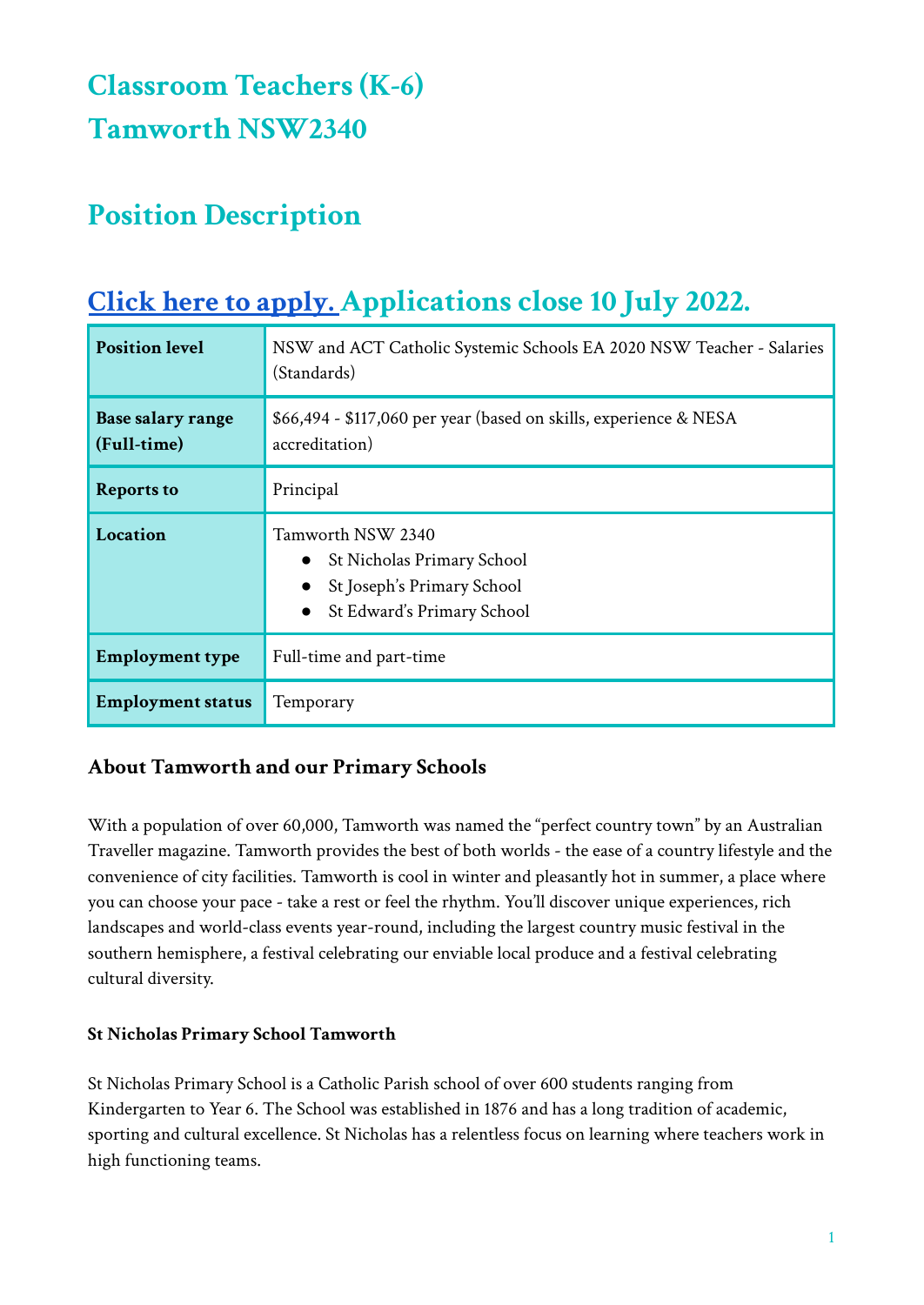St Nicholas has a proud history of supporting staff, with adult and student learning viewed with equal importance. This is based on contemporary research and the understanding that improved student learning outcomes arrive from increasing the capacity of already highly capable educators. St Nicholas School cares for the individual. Staff, parents and children all work together to ensure each child is respected and accepted as a happy individual.

For further information on the school, please visit <https://stnicholastamworth.catholic.edu.au/>.

#### **St Joseph's Primary School West Tamworth**

St Joseph's Primary School, West Tamworth is a vibrant co-educational Catholic primary school from K-6 which has a long and proud tradition of providing quality education for approximately 176 students in the Tamworth district. At St Joseph's we are committed to Catholic Education in a collaborative, inclusive, faith-filled learning community.

Our modern, state-of-the-art learning spaces feature whole-class areas where discussion and sharing of work occurs, small group areas where guided instruction or collaborative learning occurs and individual spaces where students think critically, consolidate understandings and reflect on their learning. Our committed and caring staff work collaboratively in professional learning teams to increase learning, wellbeing and life-opportunity outcomes for all students.

For further information on the school, please visit <https://stjosephstamworth.catholic.edu.au/>.

#### **St Edward's Primary School Tamworth**

St Edward's Primary School, located in Tamworth, is a large K-6 dual campus with 551 students and is in its 67th year of operation.

St Edward's Primary aims to create a fun-filled engaging environment to grow each child's faith in their future. The core values of the school are love, teamwork, respect, caring, integrity, acceptance, learning, doing your best, fun and friendship which are all integral to the St Edward's Primary School Community.

For further information on the school, please visit <https://stedwardstamworth.catholic.edu.au/>.

#### **Commencement**

The commencement date for this position will be negotiated with the successful applicant.

#### **Position Purpose**

The Catholic School is more than an educational institution. It is a key part of the Catholic Church -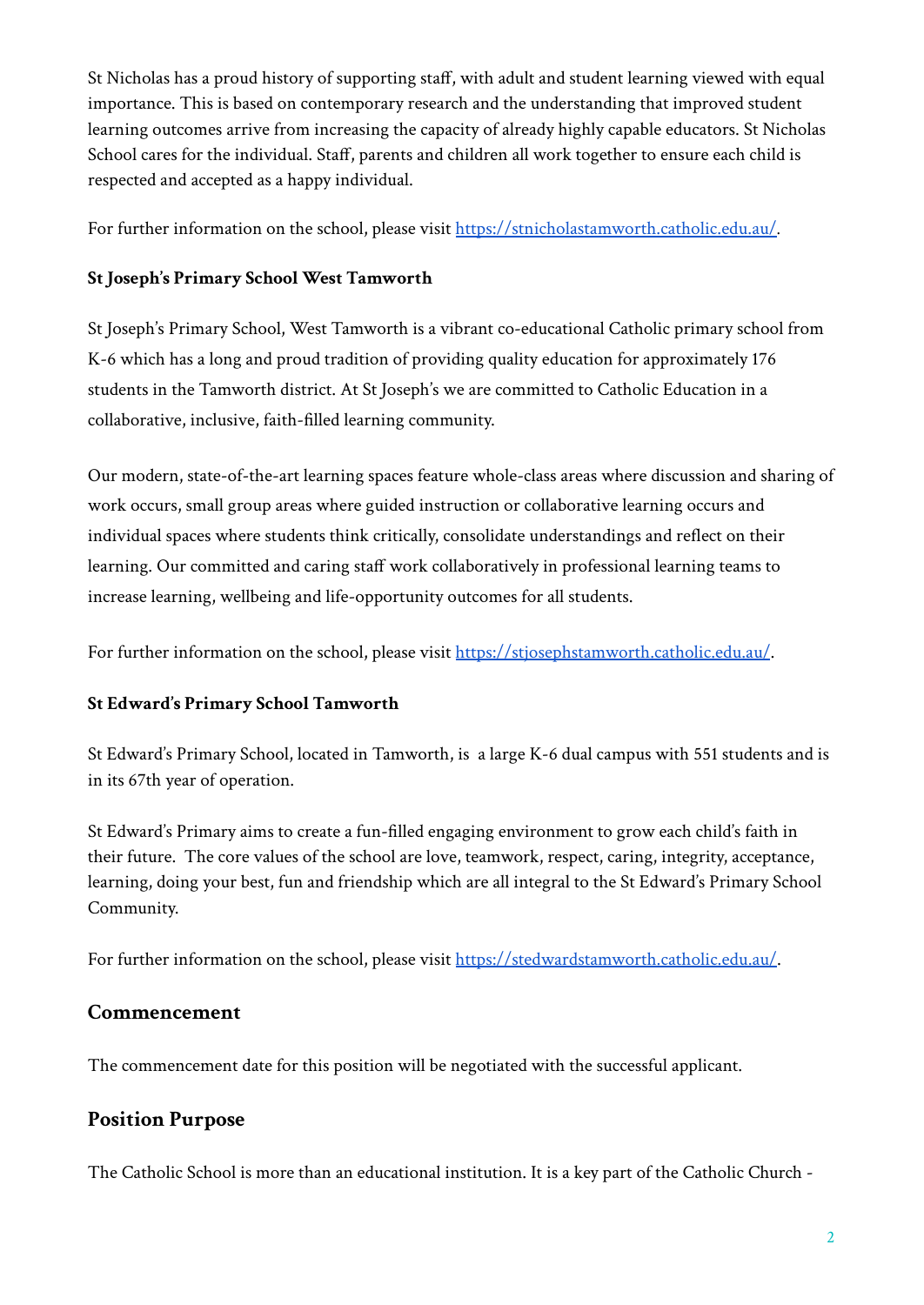an essential element in the Church's mission. The Teacher assists the Principal, to demonstrate strong support for the vision and ministry of the Catholic school.

Teachers are supported in their role to be able to provide quality teaching in a stimulating and challenging environment where everyone is valued. This position is responsible for all aspects of the planning, preparation and delivery of effective learning and teaching programs across the school.

### **Key Responsibilities**

Duties related to the position include but are not limited to the following:

| Key area                               | <b>Task</b>                                                                                                                                                                                                                                                                                                                                                                                                                                                                                                                                                                                                                                                                                                                                                                                                                                                                                                                                                                               |
|----------------------------------------|-------------------------------------------------------------------------------------------------------------------------------------------------------------------------------------------------------------------------------------------------------------------------------------------------------------------------------------------------------------------------------------------------------------------------------------------------------------------------------------------------------------------------------------------------------------------------------------------------------------------------------------------------------------------------------------------------------------------------------------------------------------------------------------------------------------------------------------------------------------------------------------------------------------------------------------------------------------------------------------------|
| Classroom<br>teaching                  | All teachers employed in the Diocese of Armidale<br>Collaborate with colleagues in Professional Learning Teams as part<br>of a Catholic Professional Learning Community.<br>Create a safe learning environment which stimulates learning,<br>promotes excellence, and accepts and acknowledges the needs of<br>students to be both challenged and supported.<br>Plan, prepare, record, evaluate and report on work to be undertaken<br>by classes.<br>Use contemporary pedagogy and high-yield strategies to meet<br>students' individual needs.<br>Identify learner needs, conferring with specialist staff in the school<br>as required.<br>Communicate in a clear, respectful and professional way in order to<br>$\bullet$<br>optimise each student's development.<br>Attend all lessons and be punctual to class.<br>Maintain professional confidentiality with regard to students and<br>their families.<br>Be proficient in the use of ICTs as a teaching and administrative tool. |
| <b>Record keeping</b><br>and reporting | In a timely manner, assess and provide effective feedback on<br>$\bullet$<br>students' work and keep complete and accurate records of each<br>student's progress.<br>Communicate with parents in written reports and parent teacher<br>$\bullet$<br>interviews, and at other times as required.<br>Carry out administrative tasks thoroughly and punctually.                                                                                                                                                                                                                                                                                                                                                                                                                                                                                                                                                                                                                              |
| <b>Other duties</b>                    | Communicate with, and establish effective and cooperative working<br>relationships with teaching and non-teaching colleagues.<br>Help to enable the best use of shared resources.<br>Undertake playground, class and other supervisions according to<br>rosters as required.                                                                                                                                                                                                                                                                                                                                                                                                                                                                                                                                                                                                                                                                                                              |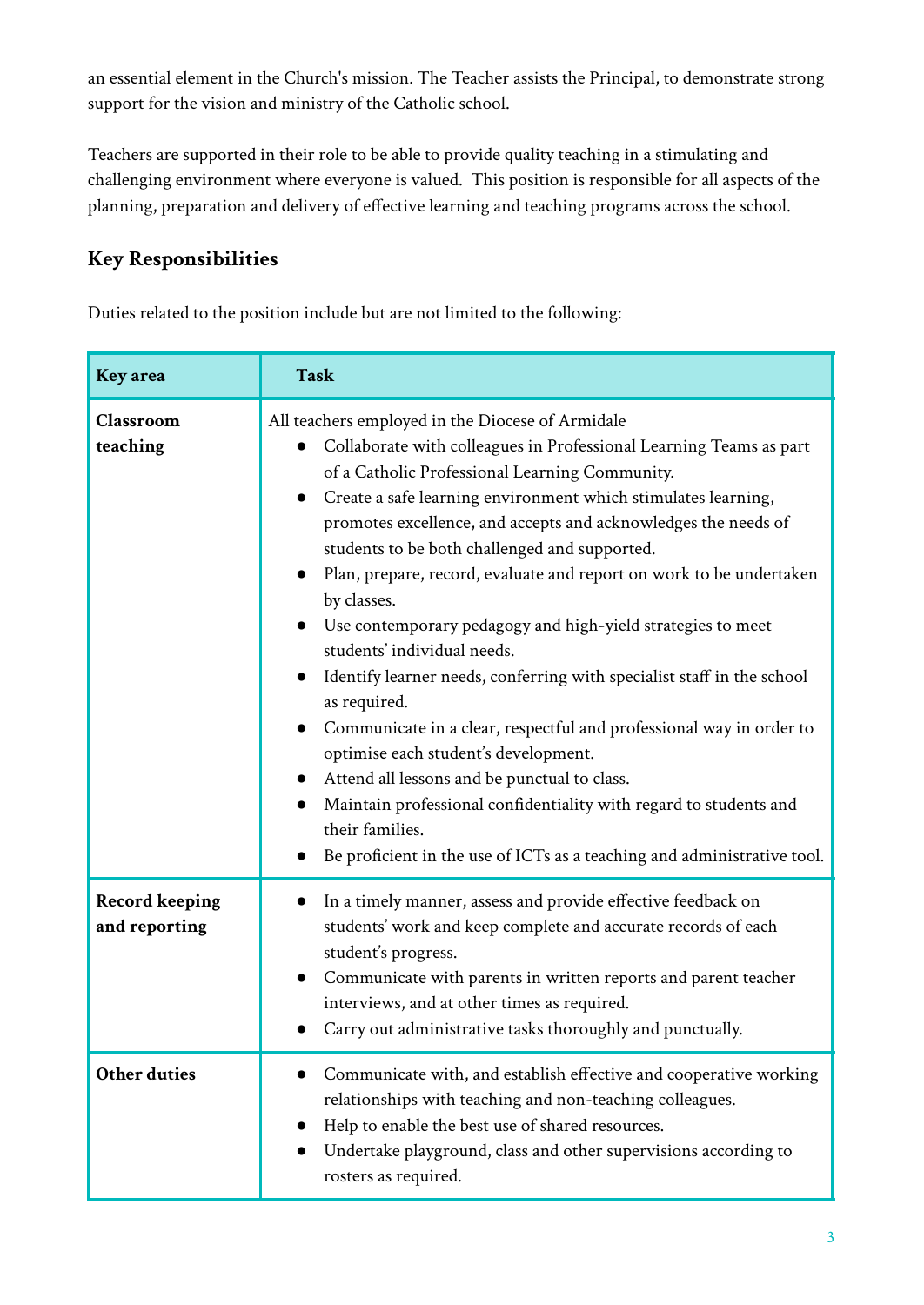|                             | Work with colleagues to review and develop the curriculum and<br>write course documents.<br>• Attend and actively participate in staff and faculty professional<br>development meetings, as required.                                                                                                                                                                                                                                                                                                                                                 |
|-----------------------------|-------------------------------------------------------------------------------------------------------------------------------------------------------------------------------------------------------------------------------------------------------------------------------------------------------------------------------------------------------------------------------------------------------------------------------------------------------------------------------------------------------------------------------------------------------|
| Professional<br>development | Undertake regular professional development in order to meet<br>professional growth as indicated in the AITSL Standards for<br>teachers, and the requirements of NESA. Keep abreast of knowledge<br>and curriculum development in teaching areas as well as current<br>developments in educational research.<br>Contribute to the professional development of other staff members<br>$\bullet$<br>by proactively sharing knowledge, ideas and resources<br>Actively participate in coaching to further develop self-nominated<br>skills and abilities. |
| General                     | Attend to any other matters appropriate for the position and<br>consistent with the skills of the incumbent.                                                                                                                                                                                                                                                                                                                                                                                                                                          |

The Catholic Schools Office Diocese of Armidale reserves the right to alter roles and responsibilities requirements as required.

#### **General expectations of staff**

- Respect of and a commitment to the Catholic ethos and a willingness to foster it.
- Serve the employer faithfully, honestly, efficiently and diligently and exercise all due care and skill in the performance of your duties.
- Ensure appropriate behaviours when engaging with children.
- Act as a team member, developing and supporting the philosophy and ethos of the team.
- Willingness to undertake professional development.
- Maintain strict observance of school policies, rules and procedures including the reporting of improper or unethical conduct.
- Observe and comply with all WHS protocols.
- Ensure all colleagues, students and parents are provided with quality service in a timely, efficient and friendly manner.
- The ability to maintain strict confidentiality and to exercise discretion and sound judgement.
- Act in a professional and respectful manner at all times.
- Employment with all schools in the Diocese of Armidale is conditional upon successful applicants having or obtaining a valid current NSW Working with Children Check Clearance.

#### **Selection criteria**

#### **Essential criteria**

● Appropriate teaching qualifications and current NESA registration.